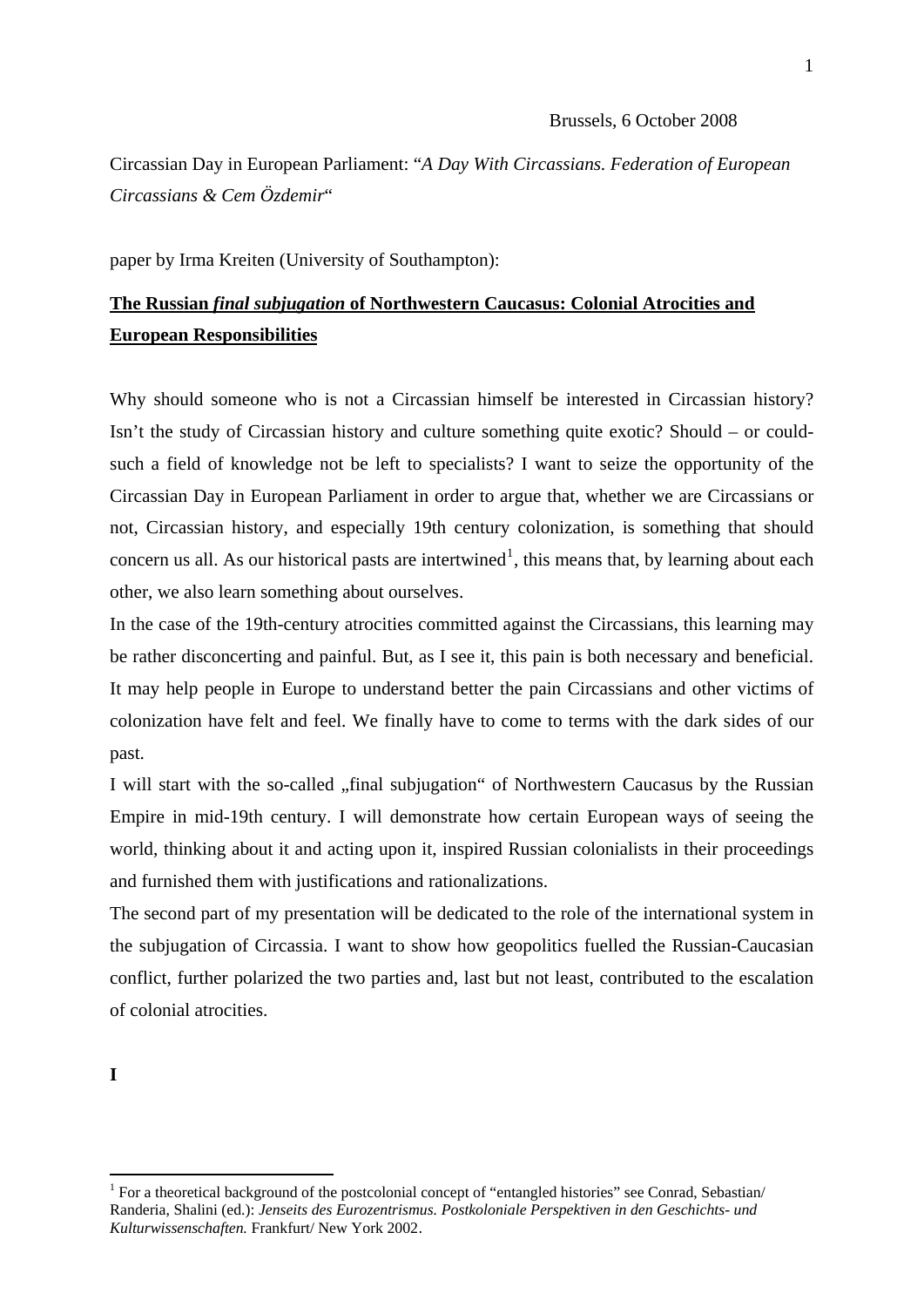In 1864 Russian officials proudly stated that not one unsubjugated tribe or community had remained in Western Caucasus, and that the end of the "Caucasian war" had been achieved victoriously.<sup>[2](#page-1-0)</sup>

Russian military historian Fadeev boasted:

*"This country, which for thousand years has been an unassailable fortress, a vast hideaway for brigands, [and] which not one conqueror could approach with impunity, turned instantly, as if through waving with a magic wand, into an uninhabited land, [that was] rightfully belonging to every hard-working Russian person."* [3](#page-1-1)

 This triumphalist stance went hand in hand with an equally optimistic view of the new colony's future. In their first cataloguing of the region Russian colonial authorities praised its manifold natural treasures, which, in Russian view, still lay untouched.<sup>[4](#page-1-2)</sup> The country was said to be "ready to enter the beneficial path of all-enlivening civilization"<sup>[5](#page-1-3)</sup>, but its potentials still needed to be developed. Nature had to be improved by human planning and intervention. Roads had to be constructed and harbors built, so that the goods produced could be exported. Marshes had to be drained in order to improve the climate and make the land more suitable for human settlement. Factories could be built alongside the fast-flowing mountain streams. The "new country" thus would be "new" not only in the sense of constituting Russia's most recent territorial acquisition. It would also be "new" in the sense that the landscape itself was to be re-modelled according to colonial needs.<sup>[6](#page-1-4)</sup>

The aim was to be the improvement, welfare and "flourishing" of the whole region. Russian transformative zeal was also extended to include the reformation of human nature. A civic spirit had to be developed in the region, the cultural, moral and mental condition of the population had to be improved. As a contemporary stated, peace had to be brought to the fighting, education to the analphabets, faith to those who had forgotten how to pray, the fine arts to those who only knew the skillful command of weapons.<sup>[7](#page-1-5)</sup> In short: a new, progressive society was to be built up.

Russian military historian Fadeev stated enthusiastically:

<sup>&</sup>lt;u>2</u><br><sup>2</sup> See for example the article "*Izvestija s Kavkaza*" in Voennyi sbornik 1864, t. 38, No. 7, otd. 3, p. 62.<br><sup>3</sup> Fedesus Bestielau Kaukazakaja using Meslum 2005 (first published as *Bisma s Kaukaza in* 1864-186

<span id="page-1-1"></span><span id="page-1-0"></span>Fadeev, Rostislav: *Kavkazskaia voina*. Moskva 2005 (first published as *Pisma s Kavkaza* in 1864-1865), p. 199.

<span id="page-1-2"></span><sup>4</sup> Pasynkin, Inzh.-Polk.: *Posledstvia okonchania voiny na Zapadnom Kavkaze*. In: Voennyi sbornik 1865, t. 42, No. 4, otd. 2, p. 309-319, here p. 309.

<span id="page-1-3"></span><sup>5</sup> *Po povodu okonchaniia kavkazskoi voiny*. In: Voennyi sbornik 1864, t. 38, No. 8, otd. 3, p. 136-148, citation p. 137.

<span id="page-1-4"></span><sup>6</sup> Pasynkin (article cited); *Po povodu* (article cited); see also *Kavkazskii vecher*. In: Voennyi sbornik 1866, t. 48, No. 8, otd. III, p. 182-186; *Pokorenie vostochnago Kavkaza i dalneishaia perspektiva deiatelnosti*. In:

<span id="page-1-5"></span>Otechestvennye zapiski 1859, No. 10, p. 100-103; the expression "new country" is used by Pasynkin, p.317. 7 *Kavkazskii vecher* (article cited), p. 184.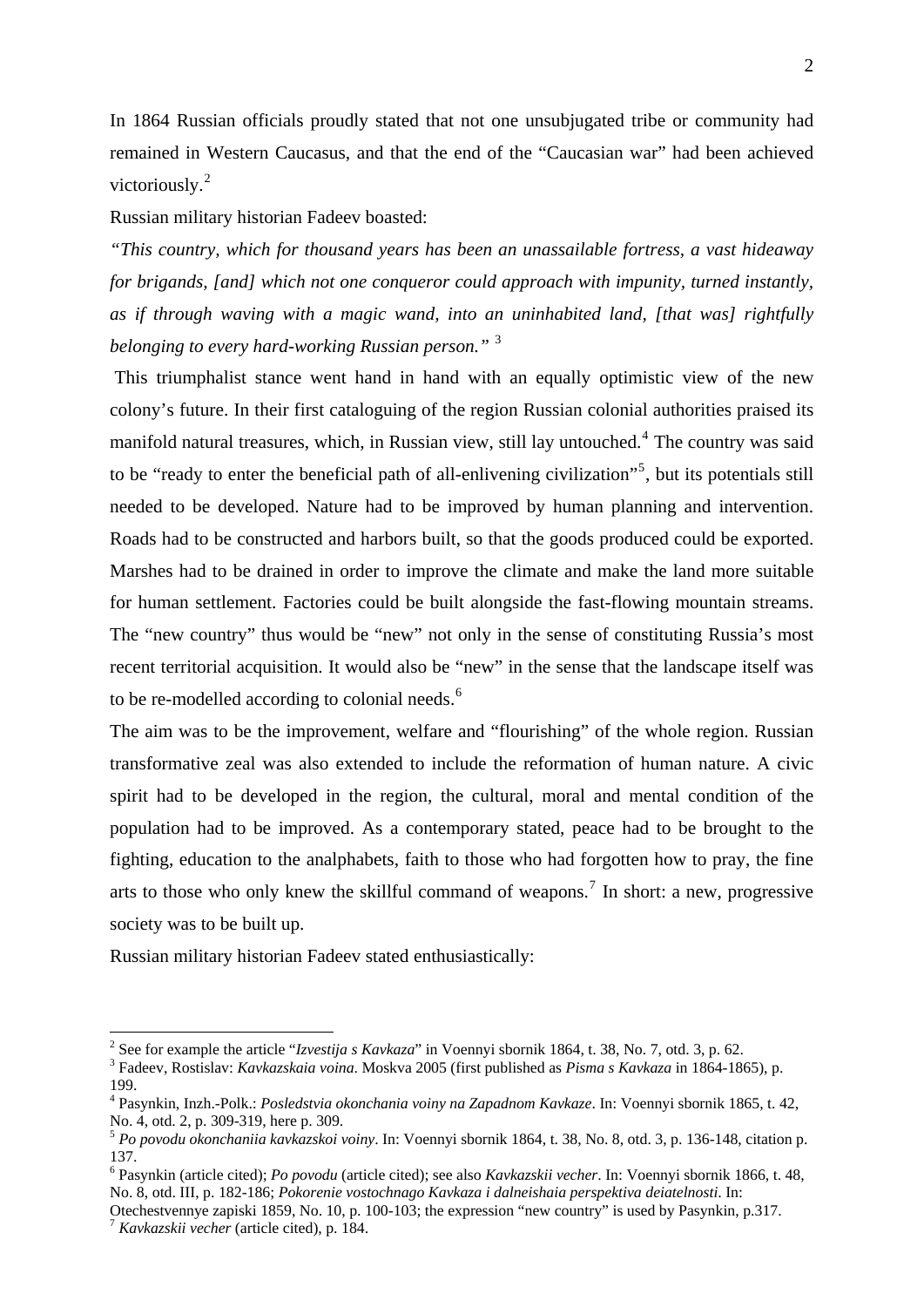*"Everywhere man will have free rein; in a warm and healthy climate ploughed fields, pastures, woods and water everywhere, all will be at his hand. [...]. And this sumptuous, one can say, newly discovered land lies not in the Pacific Ocean, but on the shore of the Black Sea. [...] The Kuban province will grow a breed of people we have not heard of even in fairytales. We see Russian mountaineers. A round-faced, fair-haired Russian boy conveys the visiting [female!] tourist on his horses on steep mountain paths [in order] to watch from the neighboring valley how the sun rises from out of the snows and [how] the shadow ot the mountains suddenly reaches out over the whole region." [8](#page-2-0)*

What is especially striking about this romantic depiction is that the Caucasian "mountaineers", as Circassians are called in Russian sources, have been replaced by fairhaired "Russian mountaineers".

In this regard, reality had indeed come frightfully close to the utopian scenery evoked by Fadeev: in 1864 the so-called "hostile population", the people said to know nothing than to command weapons, were no longer there. The land was, as Russian officials had stated quite correctly, empty.

Nothing could be further removed from the truth however than Fadeev's claim that the Circassians had disappeared "as if though waving with a magic wand". The Russian state had been conducting a war of attrition for decades. Bit by bit, Russian troops had forced the Circassians off their fertile lands and driven them further up into the mountains. They had systematically devastated the Circassians' basis of subsistence by stealing their livestock, burning crops, destroying villages and felling fruit groves and forests. This policy was complemented by the installment of a coastal blockade, so that Circassians could no longer trade with the outside world. Hunger and cold were the instruments that should force Circassians into submission.

The last phase of the war was characterized by a further radicalization. Military terror and burnt-earth-tactics were employed in order to make the Circassians leave altogether. A largescale "cleansing" operation was conducted, in the course of which Russian divisions systematically combed through the mountains. Those that surrendered, women, men, children, were marched off to the coast. From there, a smaller part was sent further north into Russian territory for relocation, and the larger part forcefully exiled to the Ottoman Empire.

At the same time then that Russian officials were congratulating each other on victory, lauding the glory of the Russian troops and the greatness of the Russian nation<sup>[9](#page-2-1)</sup>, large masses of refugees were still camping on the Black Sea coast under the open sky, waiting for ships to

1

<span id="page-2-0"></span><sup>8</sup> Fadeev (work cited), p. 210-211

<span id="page-2-1"></span><sup>9</sup> For a description of the festivities organized to celebrate the end of the war, see *Po povodu* (article cited).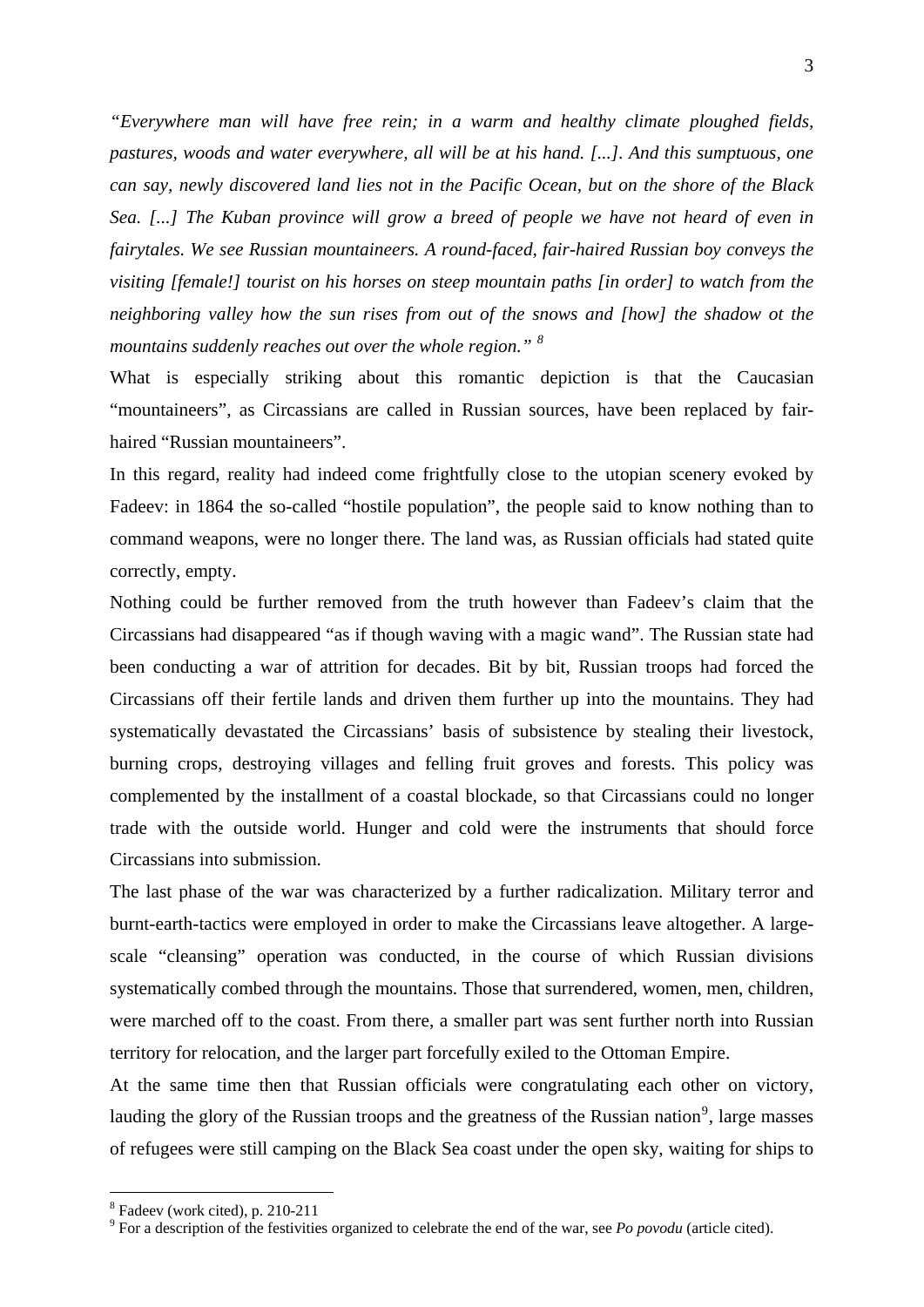take them to the Ottoman Empire. Eyewitnesses described the shores as strewn with dead bodies. Shiploads upon shiploads of starving, half-naked Circassians, further weakened by infectious diseases, were reaching Ottoman territory. Even after their arrival in the Ottoman Empire, Circassians there were still in the hundreds each day.

Both Russian and foreign reports on the refugee drama leave no doubt that Russian authorities were well-informed about what was going on.<sup>[10](#page-3-0)</sup> Thus, at the same time that they were drawing up grand schemes for the benefit of humankind, Russian colonial officials conducted an entirely conscious policy of ethnic cleansing. How then did Russian authorities accomodate this contradiction within their worldview? And what does this have to do with European responsibility?

The Russian colonial government tried to exculpate itself by pointing out the deficits in Circassian character and way of life. Russian military and administrative sources produced an image of Circassians as uneducated and uncivilized never-do-good population of brigands. Circassians were characterized as lazy and unproductive. One author thus stated that *"In relation to the production of national wealth, 10 Russian peasants produce more than 100 mountaineers [...]."[11](#page-3-1)*

Colonial officials repeated over and over again that it would be impossible to make Circassians fit into the new colonial order. The Russian aim thus was "*to get rid of the irredeemably restless and obstinate population*".<sup>[12](#page-3-2)</sup> Even though Russian officials now and then did express some kind of regret as to the terrible fate of the Circassians, they stressed that ultimately there was nothing they could do about it. In their view, what was happening was maybe not a nice thing, but surely something necessary and unavoidable.<sup>[13](#page-3-3)</sup>

It would be convenient at this point to state that behind this kind of reasoning there was nothing than hot air, nothing than the wish to dissimulate the crimes being committed. However, I want to go one step further and ask if there were not some deeper convictions behind this kind of argument, some kind of more profound ideology that offered itself to be believed in.

<span id="page-3-0"></span><sup>10</sup> *Tragicheskie posledstviia Kavkazskoi voiny dlja Adygov. Vtoraia polovina XIX – nachalo XX veka*. Nalchik 2000, see for example the documents on pp. 75-80. Of special interest in this regard is also the memorandum by V. A. Frankini from the Russian embassy at Constantinople, who took up a stance rather critical of the imperial government and who argued against the "re-settlement" of the Circassians, see ibid., p. 93-120.

<span id="page-3-1"></span> $I<sup>1</sup>$  Fadeev (work cited), p. 196.

<span id="page-3-2"></span><sup>&</sup>lt;sup>12</sup> *Tragicheskie* (work cited), p. 28.<br><sup>13</sup> Fadeev (work cited), p. 187.

<span id="page-3-3"></span>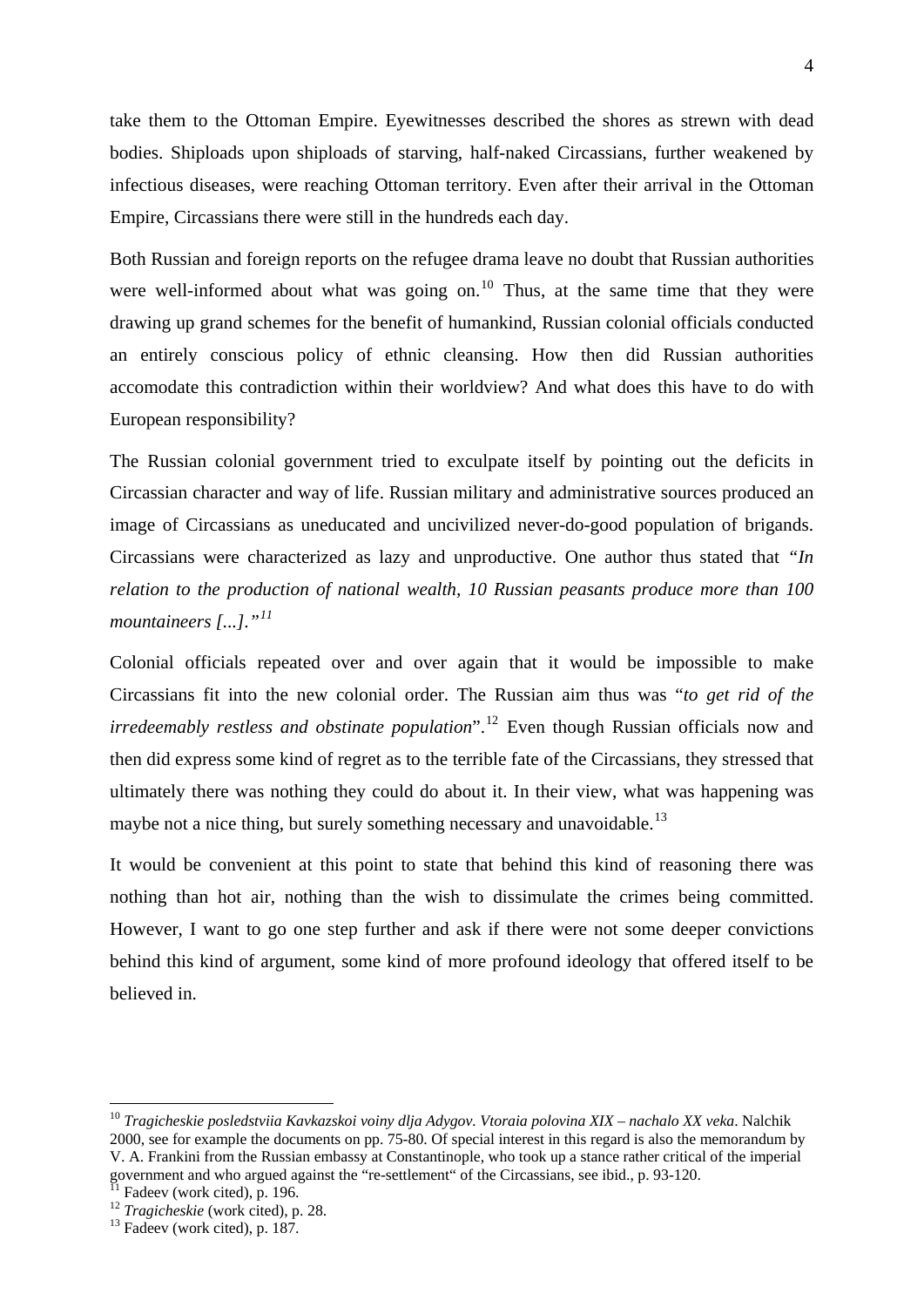Interestingly, exactly the same kind of reasoning is to be found with European colonialists: they also saw the necessity of getting rid of the so-called "lazy natives".<sup>[14](#page-4-0)</sup> And they expressed the same kind of dim regret and melancholy as to the passing of cultures that, in their eyes, were not only inferior, but historically outdated. The similarities are sometimes striking. Fadeev had depicted a romantic mountain scenery in which the Caucasians had been replaced by "Russian mountaineers" and which was now safe to travel even for female tourists. British author William Reade evoked a similar image of a colonized Africa. He described a scene at the banks of the river Niger, which had been turned into a romantic river like the Rhine. Young girls are sitting and are reading, with tears in their eyes, a short story named "The Last of the Negroes".[15](#page-4-1)

In  $19<sup>th</sup>$  century imperial Europe there existed a widespread belief in so-called "dying races". This belief consisted in the notion that certain populations which had failed to evolve along the general lines of human development, were doomed to die out when coming into contact with superior civilizations. This theory allowed to rationalize colonial genocide by pointing to the unalterable laws of history.<sup>[16](#page-4-2)</sup>

The end which made any means look right, was - progress. The prospects of a bright future with flowering landscapes, with hunger, need, pain, illness and ignorance banned from the face of the earth once and for all, seemed to justify any sacrifice. It was this sort of utopian expectations that, in the history of modern Europe, was invoked again and again in order to make acceptable the use of extreme violence. It can be traced back to the transformation and secularization of Christian doctrine at the end of the Middle Ages. Then, salvation ceased to be seen as something that occurred only after death. A worldly paradise now seemed possible with the help of modern science and the principles of reason.<sup>[17](#page-4-3)</sup> The world would be transformed not by god, but by men themselves, albeit as if they were gods.<sup>[18](#page-4-4)</sup>

<span id="page-4-0"></span><sup>&</sup>lt;sup>14</sup> For an in-depth study on the notion of the "lazy native" see Alatas, Syed Hussein: *The Myth of the lazy native*. London 1977.

<span id="page-4-1"></span><sup>15</sup> Cited according to Traverso, Enzo: *Moderne und Gewalt. Eine europäische Genealogie des Nazi-Terrors*. Köln 2003, p. 66.

<span id="page-4-2"></span><sup>16</sup> Brantlinger, Patrick: *'Dying races': rationalizing genocide in the nineteenth century*. In: Pieterse, Jan Nederveen/ Bhiku Parekh (ed.): *The decolonization of imagination. Culture, knowledge and power*. London/ New Jersey 1995, p. 42-56. Traverso (work cited), p. 57-67.

<span id="page-4-3"></span><sup>&</sup>lt;sup>17</sup> Rotermundt, Rainer: Jedes Ende ist ein Anfang. Auffassungen vom Ende der Geschichte. Darmstadt 1994, chapters 3 and 4 (pp. 33-66); Bauman, Said, Edward W.: *Orientalism. Western Conceptions of the Orient*, London 1995 (1978),p. 114-138; Raeff, Marc: *The Well-Ordered Police State. Social and institutional change through law in the Germanies and Rusia, 1600-1800*, New Haven/London 1983, p. 29; Bauman, Zygmunt: Modernity and the Holocaust. Oxford 1989.

<span id="page-4-4"></span><sup>&</sup>lt;sup>18</sup> This formulation is taken from Levene, Mark: *Genocide in the Age of the Nation-State. Vol. 1: The Meaning of Genocide.* London/New York 2005, p. 107.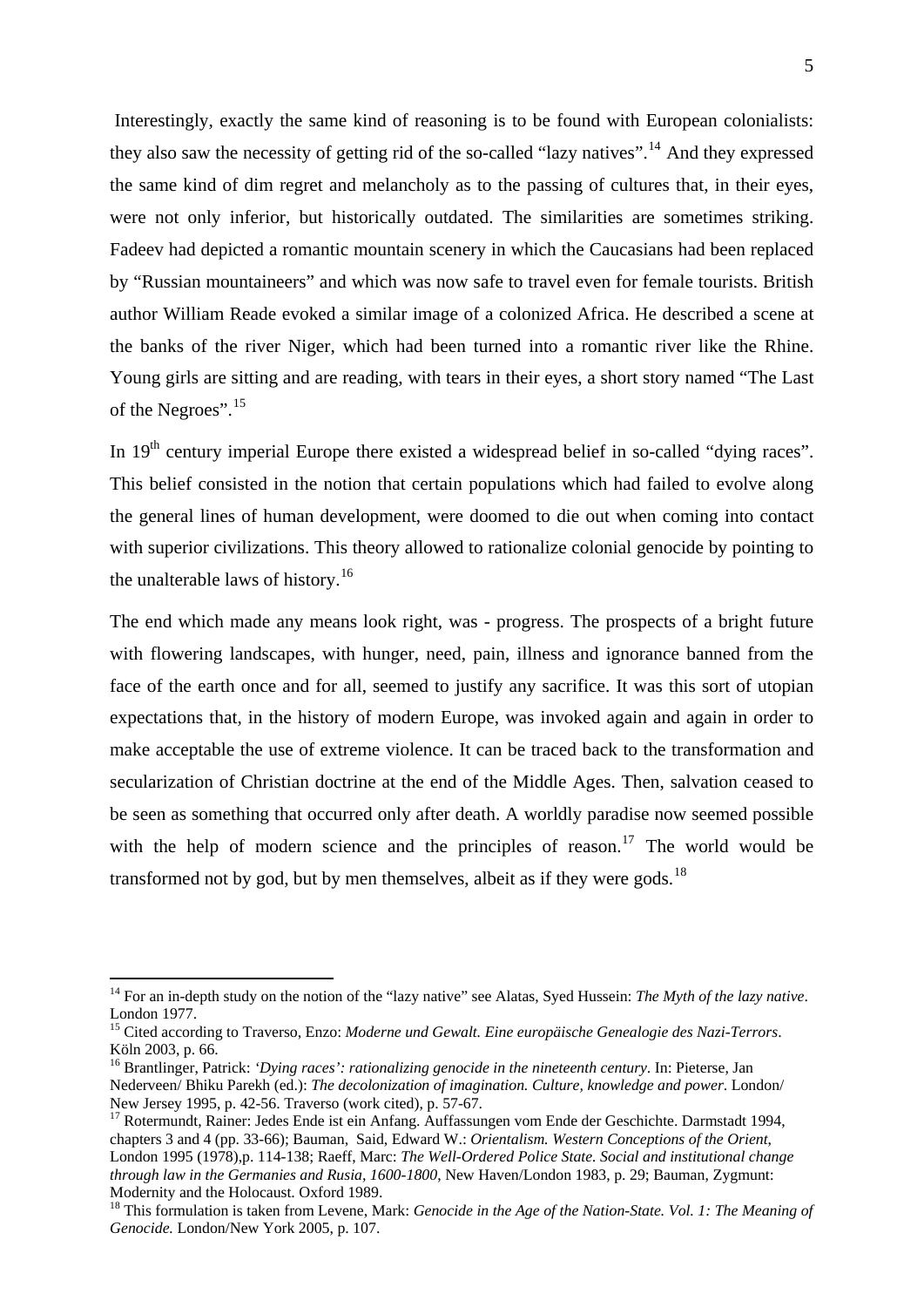Colonies were especially vulnerable to this transformative zeal, as social restrictions present at home were not effective here.<sup>[19](#page-5-0)</sup> The colonies could be used as laboratory in which to try out new techniques of forming the world. And this was also what Russian Enlightenmentinspired officials had had in mind. They treated Circassian lands as a *tabula rasa*, a landscape from which all traces of prior human existence could be wiped out in order to build up a "new country".

## **II**

1

Could philosophy kill then? Was the schizophrenia that came along with European transformative zeal indeed responsible for what happened to the Circassians? To some, the connections I established here between European Enlightenment thinking and Russian colonial atrocities may seem too subtle, mirky and far-fetched. Yet, Western Europe did not solely exert its influence on the Caucasus by ways of a philosophy it had passed on to the Russians. Western European powers also interfered directly through the workings of international geopolitics, which is surely something much more tangible.

What I want to show in the following is, how changes in the international system and changes in worldview were related to and conditioned each other, and which effects this had on Russian-Caucasian relations.

Towards the beginning of the  $18<sup>th</sup>$  century, Russia had come to be perceived as "backward" in comparison with Western European societies. European observers disdainfully described what they thought to be Russia's "Asiatic" and "barbarian" traits. What is more, Russia risked to succumb to the superior military power of its Western neighbors in a potential war.

It was Peter the Great who set out to amend this deplorable state by initiating thoroughgoing reforms. Peter's role models were the enlightened sovereigns of Western Europe. From them he adopted the belief that in order to increase a state's tax base and in order to field better armies, it had to improve its population's skills, vigor, civic morals, and work habits.<sup>[20](#page-5-1)</sup> Thus, the Russian reform process touched on practically all aspects of public life and, last but not least, made a European-style colonialism seem desirable.

<span id="page-5-0"></span><sup>19</sup> Weiner, Amir: *Introduction: Landscaping the Human Garden*. In: Weiner, Amir (ed.): Landscaping the Human Garden. Twentieth-Century Population Management in a Comparative Framework. Stanford 2003, p. 1- 18, here p. 10-11; Scott, James C.: *Seing Like a State. How Certain Schemes to Improve the Human Condition* 

<span id="page-5-1"></span><sup>&</sup>lt;sup>20</sup> This formulation has been adopted from Scott (work cited), p. 91.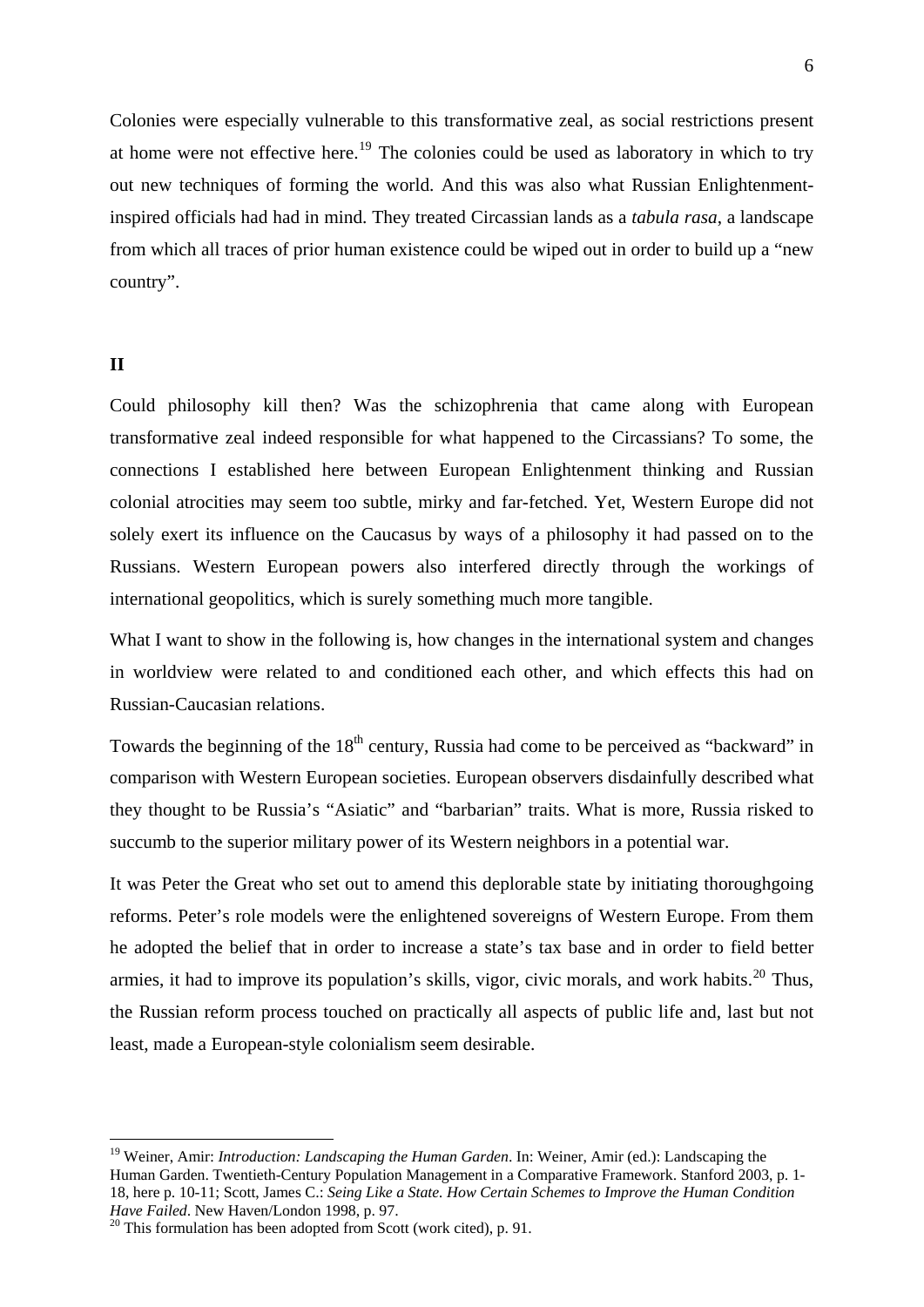Russia tried to counter the allegation of "Asiatic barbarism" and to demonstrate its own "Europeanness" by taking up the antagonism between Islam and Christianity, East and West.<sup>[21](#page-6-0)</sup> Russia stylized itself as defender of Christians from eastern depravity. The Caucasus seemed to fit the category of Asiatic Other, and, additionally, was also valuable due to its geographical location at the crossing of important trade routes. In the course of the 19<sup>th</sup> century, this gave rise to geopolitical speculations. The Caucasus seemed the ideal point of depart for settling the Great Game in the East. A Russian contemporary stated:

*"The establishment of Russian rule in the Caucasus should exert a decisive influence on the whole of Asian affairs [....]. [..] Due to its central position the Caucasian isthmus commands Muslim Asia [...]. [22](#page-6-1)*

Circassia, located at the Black Sea coast, was perceived as especially important in this regard. The orientation on Western patterns of expansion went hand in hand with the adoption of a colonial ideology of inferiority. In earlier centuries, Caucasian nobles had still been treated more or less as equals of Russian nobility. Now, Caucasians were described as semi-wild tribes in need of the civilizing efforts of the colonial state. Social, political and cultural differences were now thought of in terms of superiority and inferiority. A culture of disregard for the rights and lives of those being colonialized arose. In a modernizing state bent upon administrative unification and sociocultural homogenization, cultural difference became something undesirable.

In contrast to Russian negative representations, European powers like England produced a romantic image of Circassians as noble knights, heroically fighting barbarian Russia.<sup>[23](#page-6-2)</sup> Yet, European actors had their own interests at stake too. In the context of the "Eastern Question", outside support for Circassian anticolonial resistance seemed a probate way for curbing Russian influence in the region. British considerations included setting up a Circassian protectorate in order to gain a foothold in the region.<sup>[24](#page-6-3)</sup> For the Polish individuals active in the Caucasus, the Russo-Circassian war served to distract Russian forces from the Polish independence movement on the Western fringes of the empire. In international negotiations and treaties proving crucial for the further fate of the Circassians, little consideration was

<span id="page-6-0"></span><sup>&</sup>lt;sup>21</sup> See the discussions on "Russian Orientalism" in Ab Imperio 2002, No. 1, Kritika 2000, No. 4, and Becker, Seymour: Russia *between East and West: the Intelligentsia, Russian National Identity and the Asian Borderlands*. In: Central Asian Survey 1991 (10), No. 4, p. 42-64.<br><sup>22</sup> Fadeev (work cited), p. 241

<span id="page-6-2"></span><span id="page-6-1"></span><sup>&</sup>lt;sup>23</sup> See for example Bell, James: Journal of a Residence in Circassia During the Years 1837, 1838, and 1839, London 1840; Lapinski, Theophil: *Die Bergvölker des Kaukasus und ihr Freiheitskampf gegen die Russen*. Hamburg 1863.

<span id="page-6-3"></span><sup>&</sup>lt;sup>24</sup> On the involvement of Western European powers in Caucasian affairs see for example Brock, Peter: *The Fall of Circassia: A Study in Private Diplomacy*. In: The English Historical Review, Vol. 71, No. 280 (july 1956), p. 401-427; King, Charles: *Imagining Circassia: David Urquhart and the Making of North Caucasus Nationalism*. In: The Russian Review 66 (April 2007), p. 238-255.